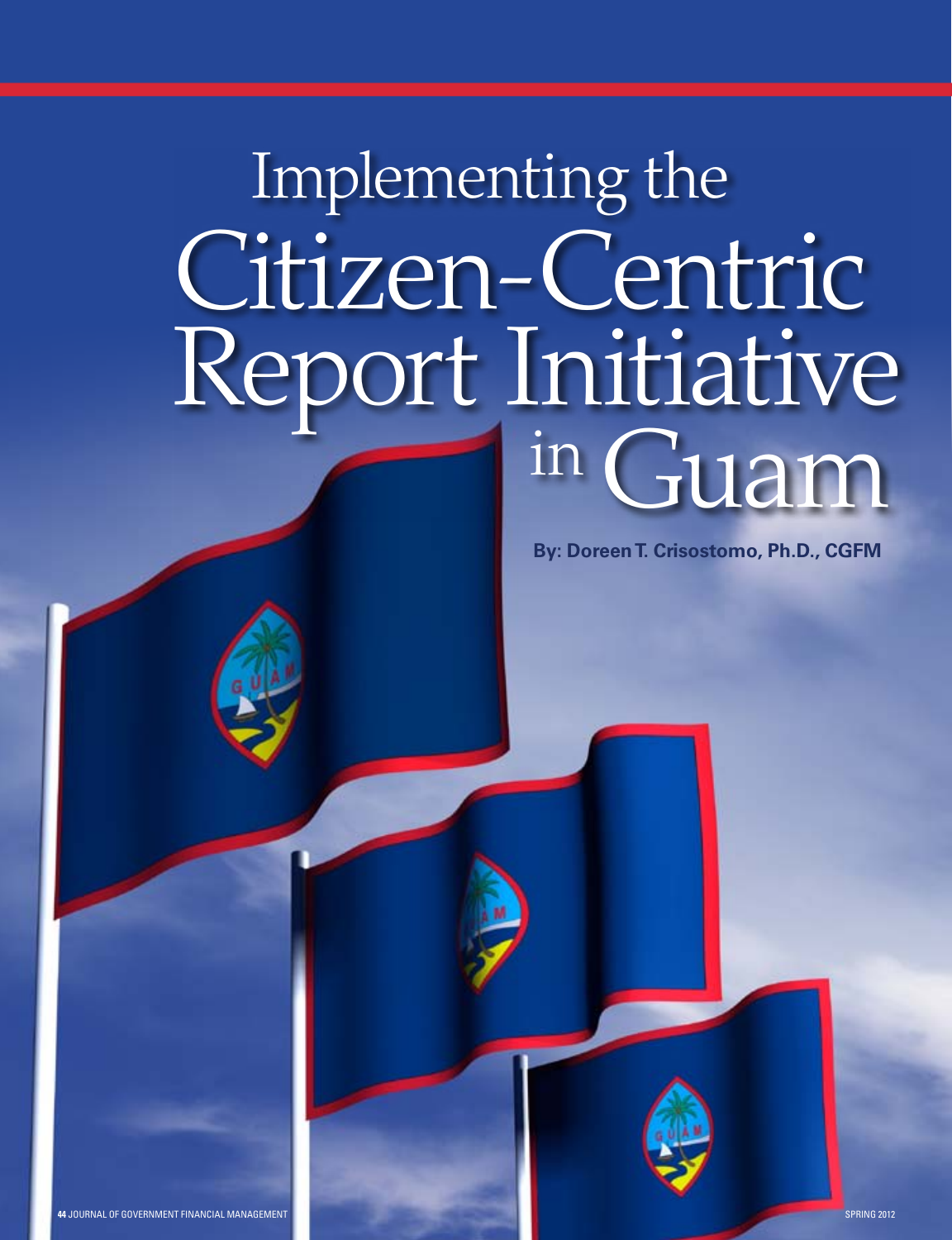AGA's National Office staff led the Citizen-Centric Report (CCR) initiative, with the first report released in March 2007.<sup>1</sup> Today, many local, state and federal government entities have adopted the use of these four-page reports as a part of their annual reporting. The purpose of the CCR is to help citizens gain a better understanding of government operations and finances without having to decode the details of lengthy and complex government financial reports. A CCR provides a clear and concise snapshot of an entity's pertinent information in a way the average citizen can easily understand.2

# The Citizen-Centric Report

In 2008, AGA conducted a survey regarding the attitudes and opinions of the public toward governments' financial management.3 According to survey results, taxpayers feel that their government has an obligation to provide transparent financial management information and that governments need innovative means of communicating this information. Guam lawmakers adopted the CCR initiative as part of the annual reporting requirements for agencies through the enactment of Guam's Public Law 30-127.

The April 2010 law includes the contents and guidelines to be used in preparing a four-page CCR. Page 1 includes a brief table of contents and general information about the entity, including the vision statement, strategic goals, operational structure and demographics. Page 2 reflects a performance report based on a summary of the entity's key missions and/or services and possible outcome measures. Page 3 provides a snapshot of financial data for the entity as it relates to the performance report; this section is expected to include the entity's cost for services provided and by what means those costs are covered based on the performance measurement used in page 2. The fourth and final page of the CCR includes a forecast of challenges and the economic outlook for that particular entity.

# Path to the CCR— *Academic Beginnings*

The Governmental Accounting Standards Board (GASB) Concepts Statement No. 1 states that accountability is the cornerstone of all financial reporting in government.

*"Accountability requires governments to answer to the citizenry—to justify the raising of public resources and the purposes for which they are used. Governmental accountability is based on the belief that the citizenry has a 'right to know,' a right to receive openly declared facts that may lead to public debate by the citizens and their elected representatives. Financial reporting plays a major role in fulfilling government's duty to be publicly accountable in a democratic society."4* Francise shapshot of an entity's perti-<br>
in the purposes for which they are<br>
nent information in a way the average<br>
in Guam in Guam in a way the average<br>
less don the belief that the citizenry<br>
less a 'right to know', a ri

> Concept Statement No. 1 further states that the financial reporting should identify whether current-year revenues are sufficient to pay for the current-year services and if future taxpayers will assume obligations for services provided from previous years.

> A University of Guam governmental accounting instructor, in teaching these principles, found that students needed real-world experiences to better understand the terminology and practices used in government accounting. Governmental accounting is one of the last courses accounting majors take during their accounting program. In previous accounting courses, students learned the main objective of a business organization is to earn a profit—"to assure that over the life of the enterprise, its owners are returned more cash than they contributed."5 However, the opposite is true for government, whereby an excess of revenues over expenditures may not be commendable because it may be a sign that services are not being provided to the constituents.<sup>6</sup>

> The profit motive, considered the key to success in business, is eliminated in government, yet success is still expected. Success can be measured by how well government manages



services to constituents and the community. To enhance student learning and prepare them for the work force, the instructor required students to produce CCRs for local governments.

The first group to complete the project created CCRs for the public education institutions: the Guam Public School System (now Guam Department of Education), the Guam Community College and the University of Guam. This project began in spring 2009 and continued each semester through fall 2011, with the exception of fall 2010. CCRs were prepared for various government of Guam agencies, touching on education, administration, housing, public health, public safety, transportation and utilities.

At the completion of each project, including the presentation of their reports, students provided their feedback on the experience. The project expanded their knowledge about government accounting and also raised awareness about government operations and services, inclusive of challenges and successes of various entities. Students generally found agency management and staff helpful and supportive of the project/initiative. The project exposed students to working in conjunction with agency heads and government professionals, while also sharpening their communication skills.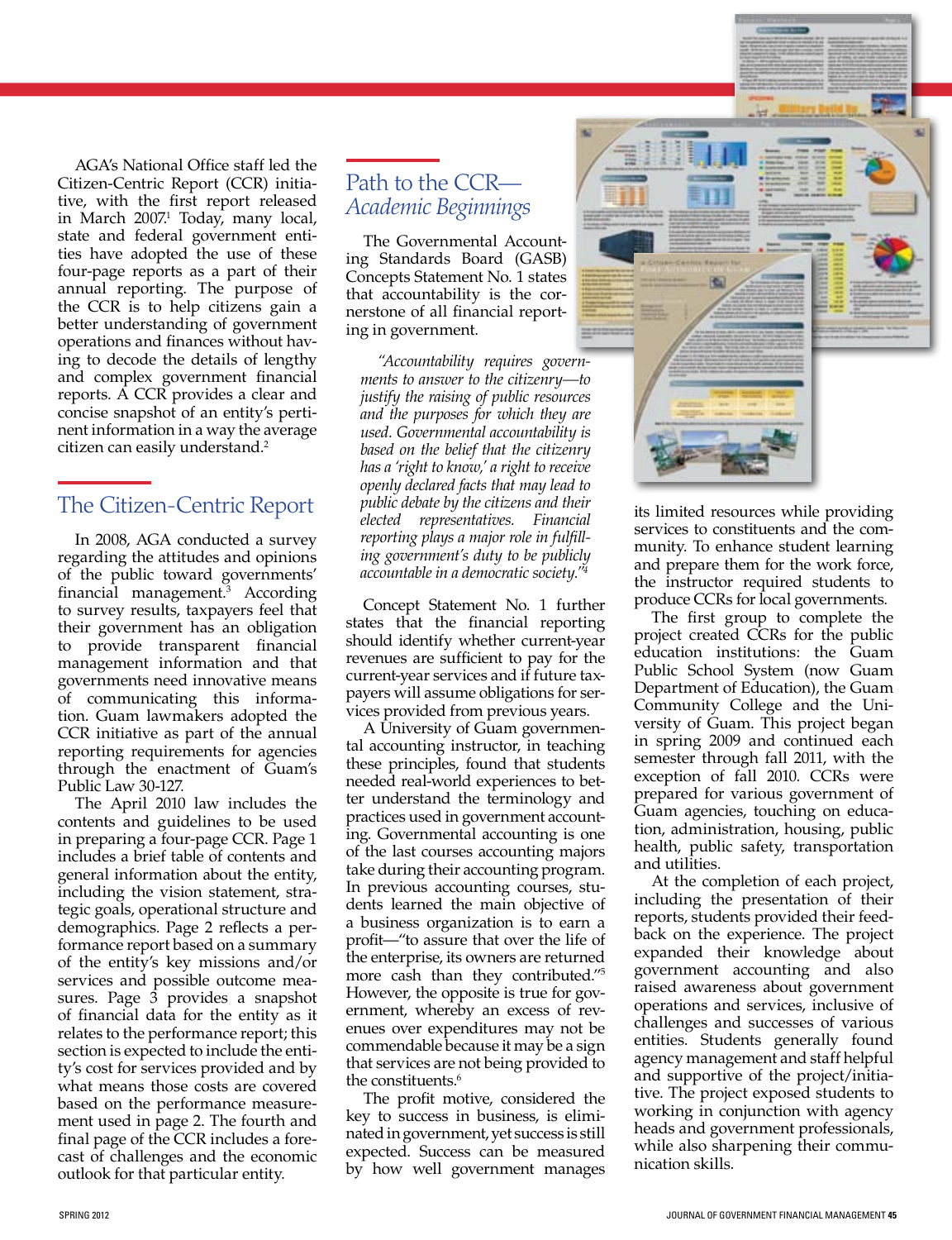



### Path to the CCR— *Implementation*

Change management focuses on the human aspect of any business change.7 To implement change, buyin from top management is critical. If leaders become visible advocates who demonstrate the importance of change, employees will follow. It is recommended that before implementing new practices, agencies should assess their impact on employees and formulate a support strategy.8 Ideally, a team should be formed to handle change management, with an identified team leader to oversee the process. Prior to embarking upon change, it is crucial to identify key executives who can become visible advocates.

After the enactment of Guam Public Law 30-127, the Office of the Public Accountability (OPA) provided Guam government entities with three training sessions, along with guidelines for the preparation of a CCR.<sup>9</sup> AGA's Guam Chapter also provided two training sessions, which were offered to all government entities at no cost.

During the first year, 49 percent of entities published the required report.<sup>10</sup> By the second year, compliance increased to 93 percent of entities publishing reports, which are required to be made available on their agency websites.<sup>11</sup>

During the second year, OPA requested assistance from the government accounting students at the University of Guam to help noncompliant agencies to achieve 100 percent participation. AGA's Guam Chapter plans to further assist agencies by offering another training session for this current fiscal year.

# Path to the CCR—*Political Action*

The first group of students presented their reports to special guests and members of AGA's Guam Chapter during a monthly meeting. The membership, made up of many professionals across the government accounting field, recognized the value of the reports and supported the notion of petitioning the Guam Legislature to adopt this initiative as a matter of public policy for Guam government agencies.

Guam Chapter officers approached various senators and presented the CCR initiative and sample reports prepared by students. Chapter officers solicited the support of senators to introduce legislation proposing that the CCR be adopted as part of the annual reporting requirements for government entities. The initiative garnered enough support and was introduced as Bill No. 263-30 (COR) on October 16, 2009; it was subsequently referred to the Committee on Labor, the Public Structure, Libraries and Technology.

Shortly after the introduction of the bill, AGA's National President visited Guam and Guam Chapter officers arranged for a courtesy meeting with the sponsors of the legislation. During this meeting, those present discussed the value of the CCR initiative and the importance of the ultimate goal—to provide transparency in government and increase the trust of the citizenry.

A legislative committee scheduled a public hearing on the measure on February 18, 2010. Guam Chapter representatives appeared before the panel of senators and presented a brief background of the CCR initiative along with sample CCRs prepared by University of Guam students for their research projects. Nine individuals submitted a combination of written and oral testimony in support of the measure. These individuals included AGA national and chapter officers, as well as the public auditor of Guam and the president of the Guam Community College. No testimony was submitted in opposition. However, recommendations were made during the hearing to amend language in certain parts of the bill, and the oversight committee adopted these recommendations.

Substitute Bill No. 263-30 (COR) was then submitted to the legislative body for consideration during the March 2010 session. It went up for a vote, and was passed unanimously on March 19, 2010. The bill was transmitted to the governor of Guam for review and action. The bill was signed into law on April 2, 2010 as Public Law No. 30-127.